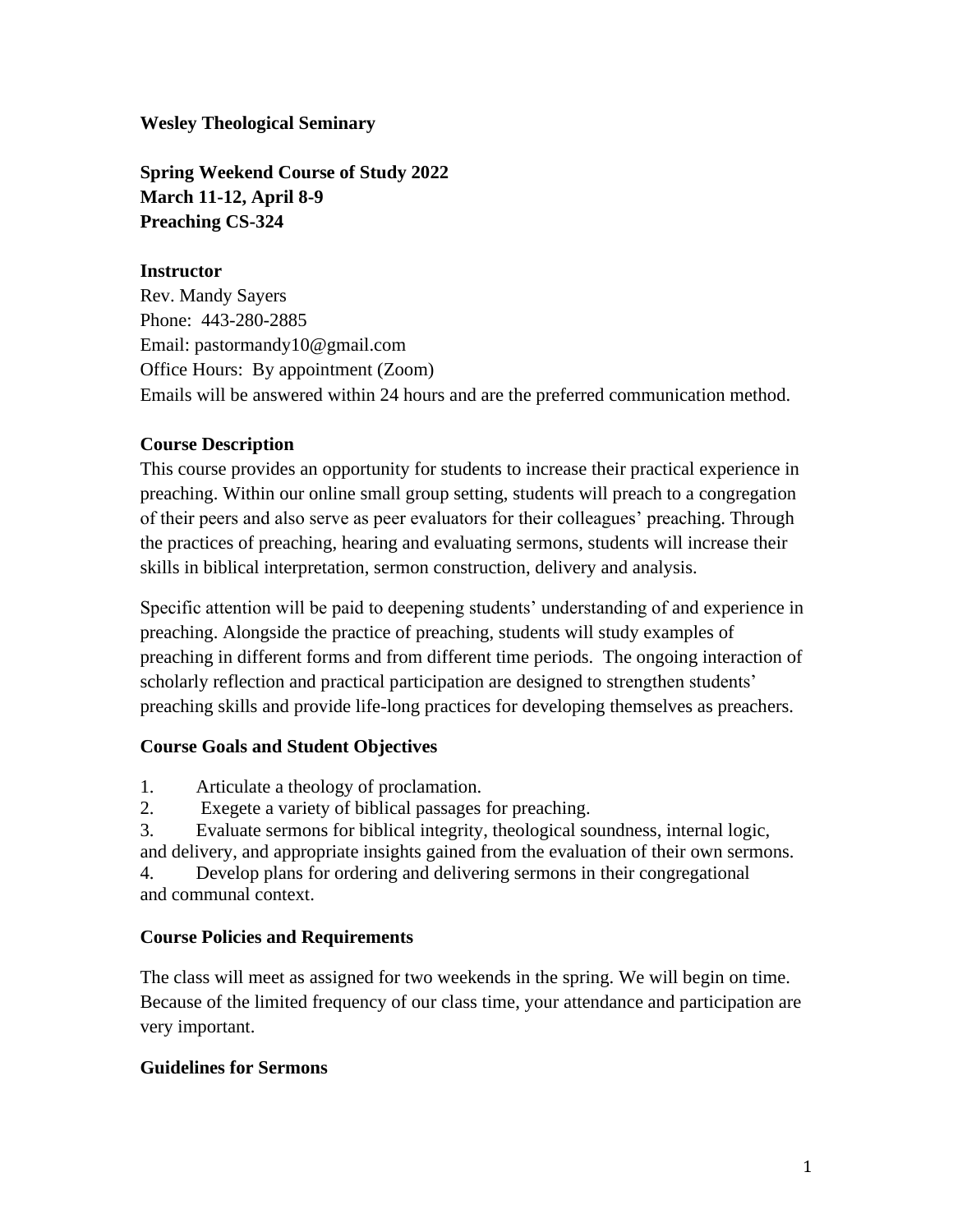A written manuscript of each sermon is due to the professor on your preaching day. Please submit all written sermons in Times New Roman, 12-point font, double spaced, with one-inch margins. Pages should be numbered and your name should appear on all pages. You may submit sermons electronically, but submissions must be emailed by 9 a.m. on the day of preaching.

Students must write an original, new sermon for each preaching occasion in this class. You may not use sermons written for prior classes or preaching engagements.

Sermons are to be 7 pages, double spaced (which should work out to about 15 minutes in length).

Sermons will be graded on the following five criteria:

- Evidence of careful exegetical work
- Evidence of intentional theological reflection
- The sermon's structure and coherence
- The strength of the sermon's overall message
- The delivery of the sermon

Students are encouraged to share their developing sermons with one another. I am happy to speak with students about their sermons as they are forming, but will not review any manuscripts prior to preaching. All students are welcome to schedule a one on one meeting with me to discuss their preaching.

# **Required Texts**

Sally A. Brown and Luke Powery. *Ways of the Word: Learning to Preach for Your Time and Place.* Minneapolis: Fortress Press, 2016.

Barbara Brown Taylor. *The Preaching Life*. Lanham: Rowan and Littlefield, 1993.

Leonora Tibbs Tisdale and Thomas H. Troeger. *A Sermon Workbook: Exercises in the Art and Craft of Preaching*. Nashville: Abingdon Press, 2012.

# **Weather Policy**

N/A (online class).

## **Accommodations/Disability Support**

If you have a physical, psychological, or learning disability and might require accommodations in this course, please contact the Associate Dean for Community Life 202-885-8614, [communitylife@wesleyseminary.edu,](mailto:communitylife@wesleyseminary.edu) immediately regarding Wesley's policies and procedures for documenting and accommodating disabilities.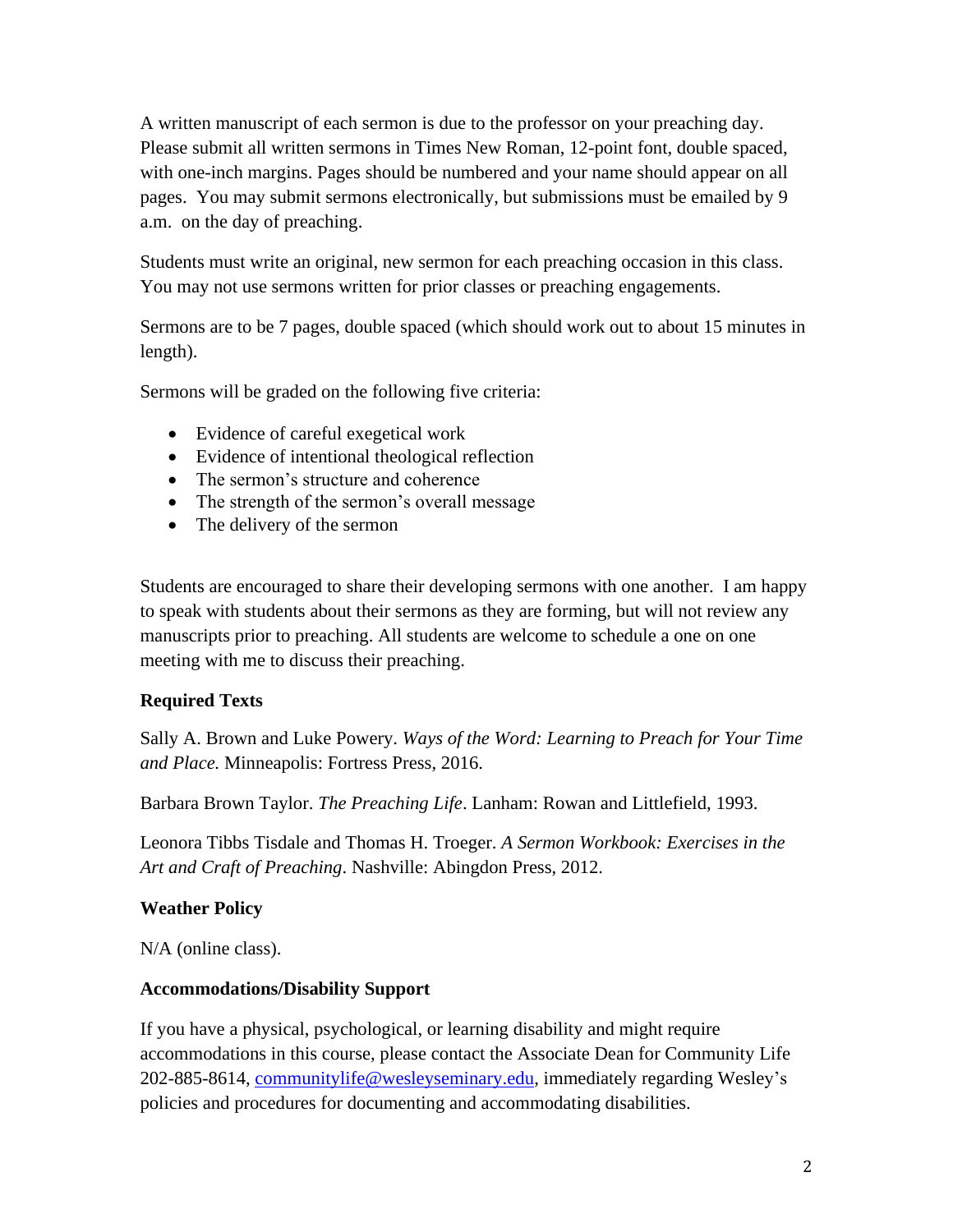#### **Academic Dishonesty**

**Plagiarism is regarded as a serious offence and will result in substantial penalties, including the possibility of academic dismissal**. Wesley Theological Seminary regards the following as forms of plagiarism or dishonesty:

- Copying from another student's paper
- Borrowing and presenting as one's own (i.e., without proper attribution) the composition or ideas of another, whether from books, a friend, or the Internet.
- Submitting as one's own work a paper written (or partially written) by another.

In questions of academic dishonesty (including cheating on exams or papers and plagiarism), I will report the circumstances of the case to the Dean. In first instances of proven plagiarism or dishonesty, the student will receive a "Fail" grade for the course. Second instances will result in automatic separation from the Seminary. Please see the Wesley Theological Seminary Catalog for further details.

#### **Before the First Class:**

Read *Ways of the Word* (all of it).

Read *The Preaching Life* (all of it).

**Assignment One (Due at the start of our first class session):** Barbara Brown Taylor reflects on her vocational life and what preaching means to her. Write a 3-5 page paper reflecting on some aspect of "Part One: The Life of Faith" that particularly speaks to your own sense of what it means to preach. (10% of grade)

**Assignment Two (Due at the start of our first class sessio**n): Take one of the sermons in "Part Two" of *The Preaching Life*. Write a 3-5 page reflection paper in which you analyze the sermon. What choices did the preacher make and why? Did you think the sermon was faithful or effective? Why or why not? What would you have done differently? (10% of grade)

**Assignment Three (Due at the start of our first class session)**: Prepare a sermon for preaching our first weekend together. (You should use what you learn from your reading of *Ways of the Word* to help you in your preparation). It should be based on ONE text only. Below, I've listed the lectionary readings for 4 weeks. Pick ONE text from ONE of the weeks to preach on. You must turn in a manuscript (see guidelines for that, above). Your manuscript should be 7 pages long, which should work out to about 15 min as delivered. (20% of grade)

For example, I might choose Psalm 27 from March 13 OR I might choose Luke 13:1-9 from March 20. You only have to choose ONE. I'm listing so many so that you have a lot of choices. The sermon must be on one from the list, however. The "congregation" for your sermon will be the church you currently serve or, if you are not serving a church, the 'congregation" can be the church you attend, or it can be the class itself.